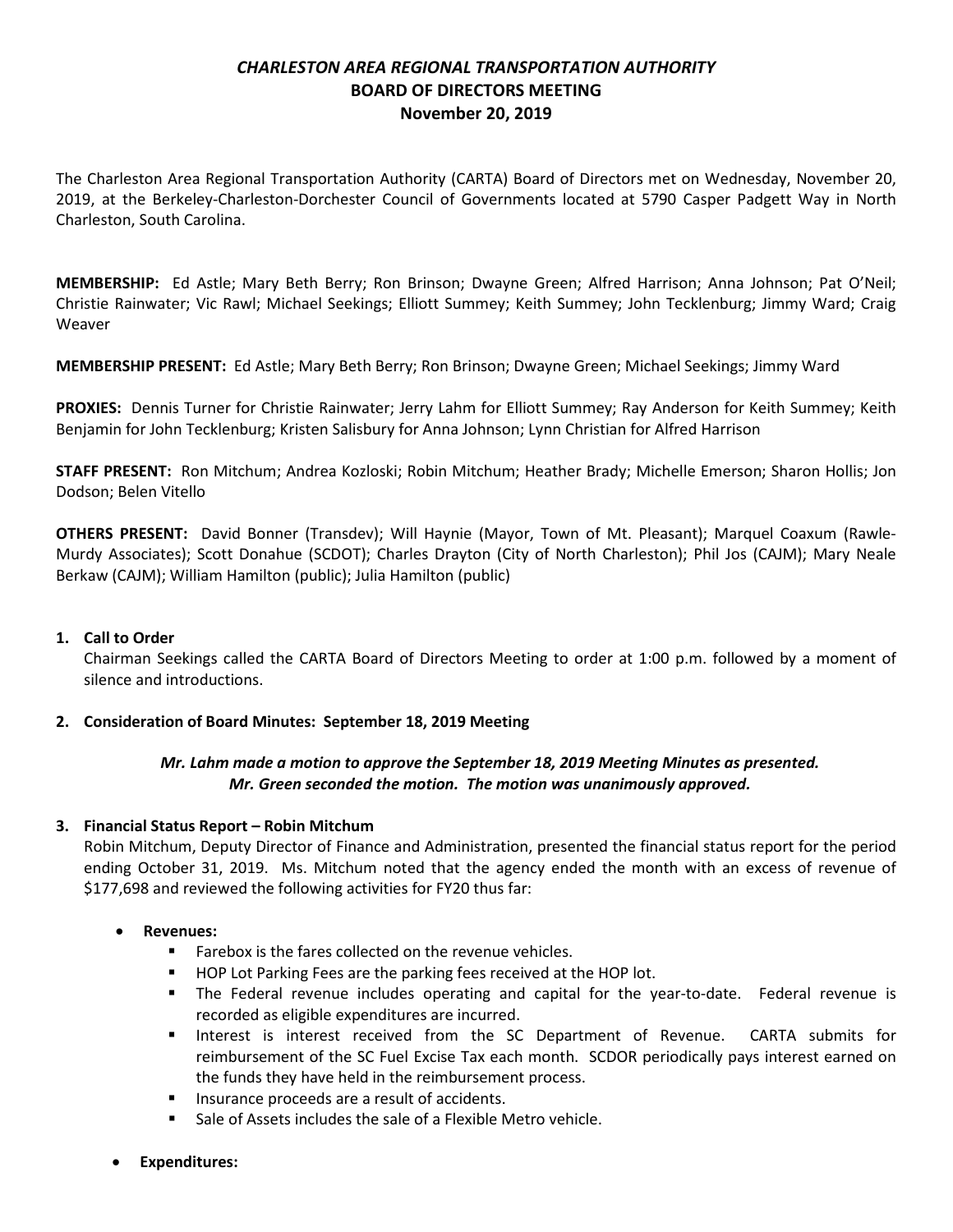- **Supplies includes office supplies and facility maintenance supplies.**
- **Printing includes costs of printing route maps, brochures and passes.**
- Automotive costs include the maintenance on the administrative vehicle and mileage reimbursements to employees. In October, the 2013 Ford Explorer required a new battery.
- Dues/Memberships is CARTA's annual membership with the Charleston Metro Chamber of Commerce.
- Office Equipment Rental includes the quarterly postage meter rental fee and the cost of the portable toilet rental for the HOP lot.
- Office Equipment Maintenance (OEM) includes the FY20 portion of the Swiftly Transit Time & Insights Software (through 6/28/2020), FY20 portion of the Cradlepoint NetCloud Essentials for mobile routers and Zscaler internet security renewal (through 7/25/2020), in addition to other IT support. This is the bulk of the FY20 expenditure for the Transit Time & Insights and the Cradlepoint software maintenance.
- Rent includes the Ashley Phosphate Park & Ride lot, Leeds Avenue lot lease from SCE&G, SC Works Trident lease space and document storage.
- Communications is the cost of phone, internet and radio services at both the facilities and on the buses.
- Utilities includes electric and water at the SuperStop, Melnick Park & Ride and the Radio Shop at Leeds Avenue. CARTA received a refund for an origination and tap fee for the Melnick property, which is reflected in the credit balance for the expenditure at October  $31<sup>st</sup>$ .
- Other Professional Services include payroll processing system fees and new bus inspection services.
- Shared Contract Services (IGA & Management) is the extensive services BCDCOG provides to CARTA.
- Vehicle Maintenance is the cost to maintain the fleet.
- Facility Repair & Maintenance is the cost of outside vendors to maintain facilities. CARTA repaired the hardscape pavers at the SuperStop.
- **P** Operating Fees & Licenses include credit card transaction fees and vehicle title and registration fees.
- **Insurance includes the cost of liability insurance provided by the Insurance Reserve Fund.** The amount will increase and decrease throughout the year as we add and remove items on the policy. The amount shown is the FY20 portion of the 2020 policy period.
- **IF Interest is the interest accrued on the Melnick Park & Ride Loan.**

Ms. Mitchum also reviewed the HOP expenditures. As of October 31, 2019, total expenditures for the HOP program for FY20 were \$73,611. Ms. Mitchum addressed questions and comments. The Board received the Financial Status Report as information.

# **4. Accounting Policies and Procedures Revision – Request for Approval – Robin Mitchum**

Ms. Mitchum presented the Accounting Policies and Procedures revision. The purpose of the manual is to discuss the governmental accounting and financial reporting principles which apply to CARTA's operations and to describe the specific policies and procedures utilized by CARTA to adhere to the principles through the application of its financial techniques. Ms. Mitchum noted that, since the Board last approved the Policies and Procedures on March 15, 2017, there have been a few revisions to the Policy. Ms. Mitchum reviewed the respective sections in the Policy where changes have been made. She then addressed questions and comments.

## *Mr. Brinson made a motion to approve the Accounting Policies and Procedures Revision as presented. Chief Turner seconded the motion. The motion was unanimously approved.*

# **5. Wildwood Construction Contract Modification – Request for Approval**

Ron Mitchum, Executive Director, explained that the contract for Bus Shelter Installation was awarded to Wildwood Construction on December 12, 2017 for a term of two years with the option to renew for three consecutive years. He noted that the agency is pleased with the work performed by Wildwood Construction. Mr. Mitchum stated that the BCDCOG is requesting CARTA Board approval to amend the contract for an additional year pursuant to the renewal terms outlined in the contract. The amendment would extend the contract from December 12, 2017 to December 11, 2020. Mr. Mitchum then addressed questions and comments.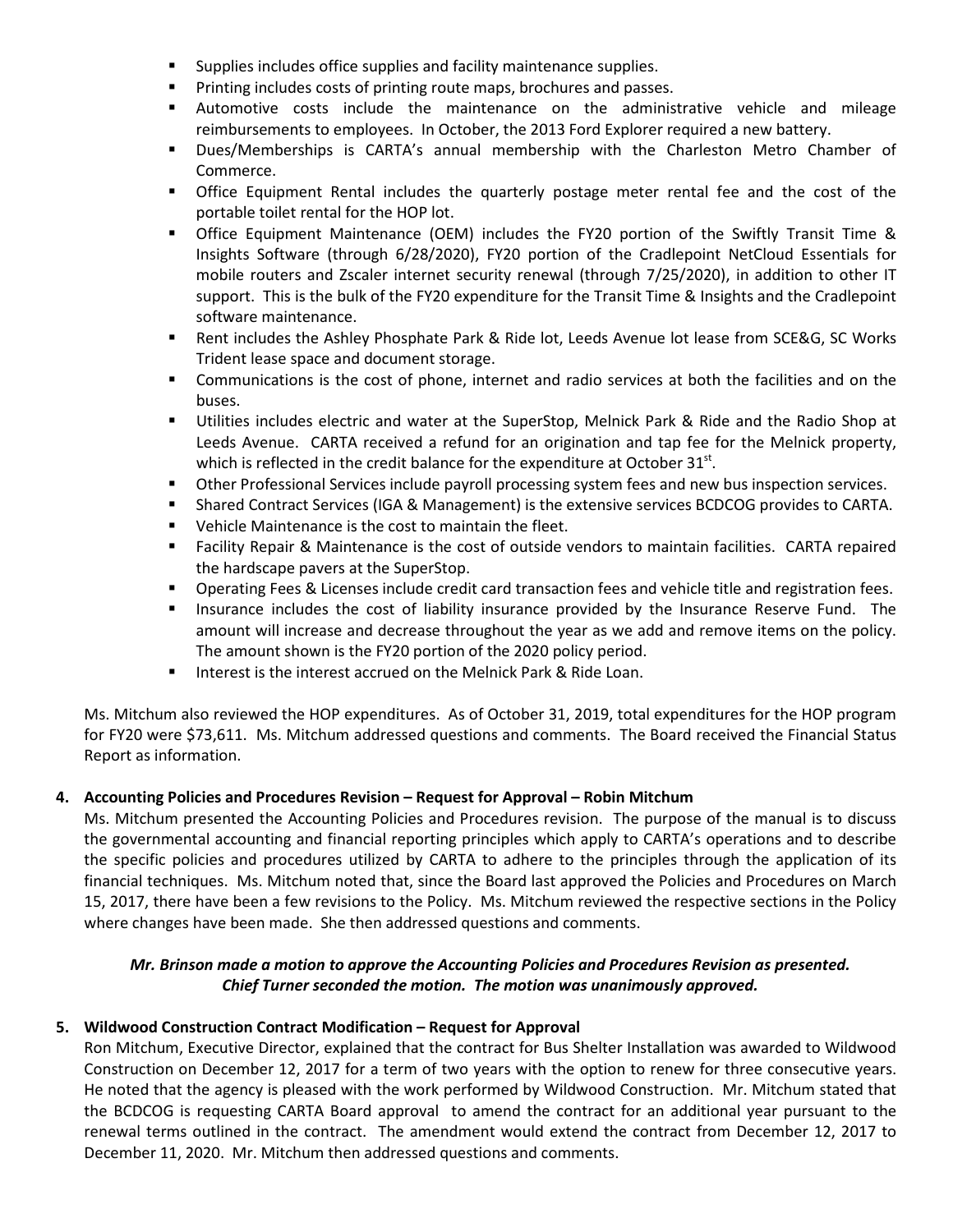### *Mr. Anderson made a motion to approve the Wildwood Construction Contract Modification as presented. Mr. Astle seconded the motion. The motion was unanimously approved.*

## **6. Lowcountry Rapid Transit – Project Update – Sharon Hollis**

Sharon Hollis, Principal Planner, delivered an update on the Lowcountry Rapid Transit (LCRT) project. She discussed the study area service and operations. Ms. Hollis also noted the purpose and need of the LCRT and discussed the goals and objectives. She explained that \$180 million is allocated from Charleston County half-cent sales tax funds towards construction, the estimated project cost is \$387 million in year of expenditure dollars and that the agency will compete for Federal Funds under FTA's Capital Investment Grant Program. Ms. Hollis discussed the environmental considerations, preliminary engineering and design and the station area development. She announced upcoming Public Workshops dates, reviewed the project timeline and the next steps. Ms. Hollis and Mr. Mitchum addressed questions and comments. The Board received the Lowcountry Rapid Transit project update as information.

## **7. Electric Bus Project – Project Update**

Mr. Mitchum briefed the Board on the Electric Bus project noting that three electric buses have been received by Proterra and that three additional electric buses are in production now. Mr. Mitchum presented slides depicting the buses and charging stations. He stated that the electric buses will not be in operation until the beginning of the 2020 calendar year. Mr. Mitchum addressed questions and comments. The Board received the Electric Bus Project update as information.

## **8. Marketing/Outreach Report – Michelle Emerson**

Michelle Emerson, Marketing and Communications Manager, presented the Marketing/Outreach Report. She updated the Board on the App statistics for the last four weeks as well as Social Media engagements and link clicks. Ms. Emerson also highlighted public outreach promotions, the Electric Bus Ribbon Cutting Ceremony, the Annual Roadeo and the Airport Express service. She announced the following winners of the Annual Roadeo: Sonya Jackson (1<sup>st</sup> Place – 35 ft.); Keisha Jamison (2<sup>nd</sup> Place – 35 ft.); Quincin Hamilton (1<sup>st</sup> Place – 40 ft.); Gladys Singleton ( $2^{nd}$  Place – 40 ft.). The winners will move on to the State competition. CARTA's maintenance team ranked  $1^{st}$  Place among the region. Ms. Emerson also discussed upcoming events/outreach such as "Seniors Ride Free Day," the electric bus service launch and airport marketing. The Board received the Marketing/Outreach Report as information.

### **9. Executive Director's Report**

Mr. Mitchum discussed the following matters:

- Ridership was up 5.4% in September compared to last year and up 1.7% in October compared to last year.
- Average payment per passenger came to \$.51, down 17.35 from last year.
- Revenue was down 18.5% as compared to last year (as a result of students and seniors).
- A Route Advisory Committee meeting needs to be scheduled to look at underperforming routes.
- Staff is working to initiate a pilot TNC project on the peninsula for medical trips for Tel-A-Ride customers to look for methods to reduce CARTA's per trip cost.
- Work continues on the Mt. Pleasant Street parcel for a future HOP lot.
- Senator Graham extended his congratulations on the agency's award of \$8.3 million from the bus facilities discretionary program.

In addition, reports were distributed which included ridership summary statistics and the monthly performance snapshot. The Board received the Executive Director's Report as information.